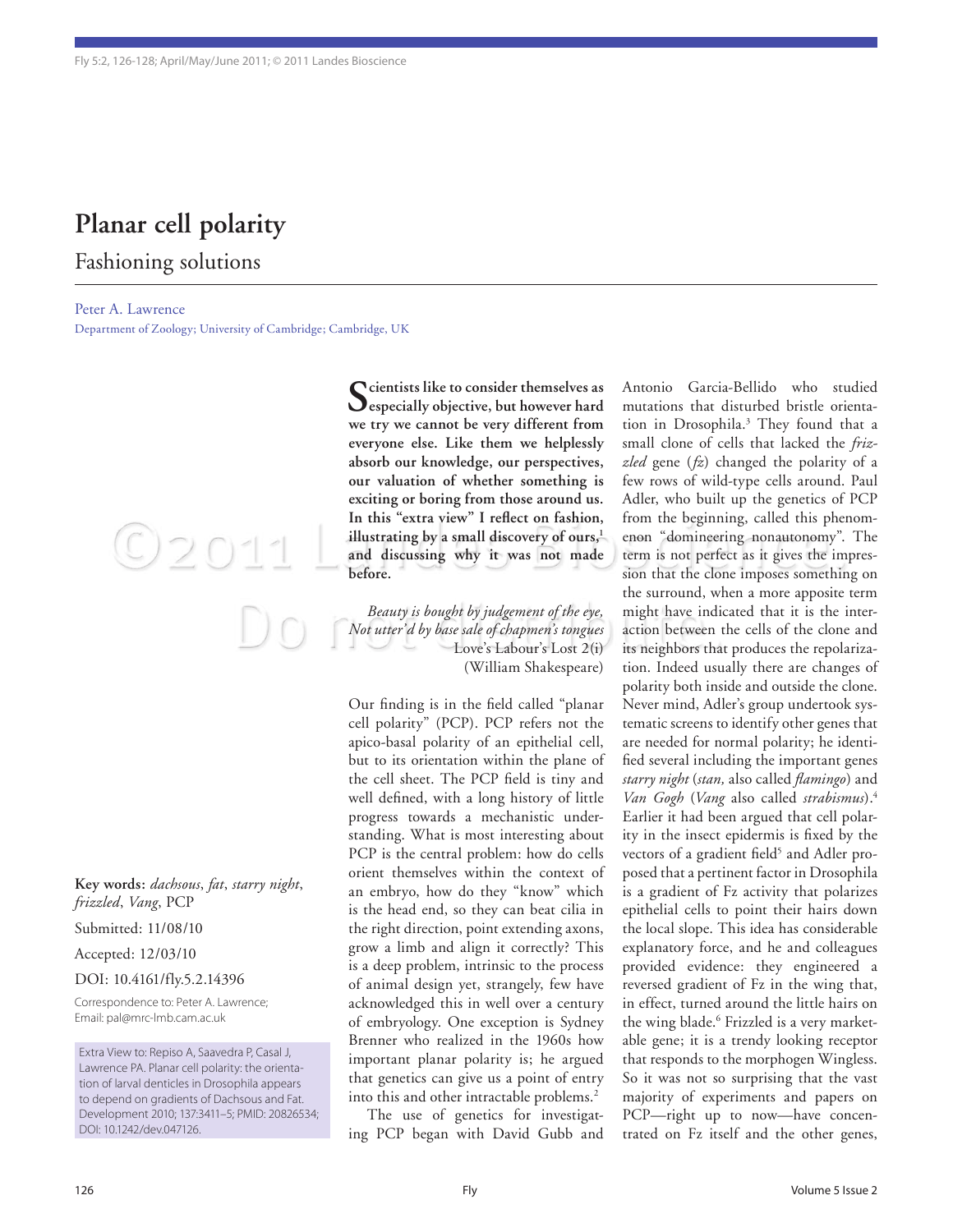such as *Vang* and *stan*, that work with Fz to effect PCP. Adler named these genes the "core PCP genes" in order to enshrine their central importance and to place *fz* at the centre of mechanistic models of PCP.

Long ago, in the first half of the  $20^{\text{th}}$ century, four genes *dachs*, *dachsous(ds)*, *fat(ft)* and *four-jointed* (*fj*) were discovered in Drosophila; *ds* and *ft* were found to encode cadherin proteins that are dauntingly large. Mutations in these three genes affect organ shape and growth but also disturb polarity of the tarsal segments. Much later it was found that *ds*, *ft* and *fj* also caused domineering nonautonomy when tested in mosaics and it therefore became necessary to fit these genes somewhere into models of PCP. Although there were no obvious mechanistic connections, there was the attractive possibility that they might provide an upstream cue that orients the slope of the Fz gradient (if there were one) or in some other way help steer the core genes. Then it was found that, in the absence of *fz*, *ft*<sup>-</sup> clones in eyes did not show the same behavior as  $ft^-$  clones do in the wild-type.7 The data supporting this finding were poor: it was certainly not clear that removing *fz* cancelled the ability of cells to respond to Ft (which it should have done if Ft works on cell allocation in the eye via Fz). Nevertheless the authors concluded that "Ft, Ds and Fj collaborate to regulate Fz signaling", to provide a global cue that directs the core proteins. The paper was published in *Cell* and this improved the impact of the conclusion without having the slightest effect on the quality of the evidence. Nevertheless, this precarious conclusion had been launched and it rapidly gained verisimilitude and respectability. For example in an influential paper<sup>8</sup> it was stated that "Ft signaling requires Fz activity, as loss of *ft* function in large or small clones does not alter the characteristic polarity pattern of *fz* mutant wings (not shown)". More tangential observations were marshaled in an illogical attempt to justify the general statement that "in the wing, as in the eye, Fj, Ds and Ft orient the direction of the Fz-mediated intercellular feedback loop". This was then reified in a diagram. Unfortunately this conclusion was given the imprimatur of Nature and that helped the single pathway model into everyone's embrace.

The model had appeal as it brought all the genes together; it also sidelined Ft and Ds so that people could stop worrying about them—and they could go on working on the core genes, which were seen as nearer the kitchens of both fashion and function. By the turn of the century most workers on PCP were researching vertebrate systems and, perhaps because methods are nowhere near as good as they are in Drosophila, these workers, naturally, followed the paths beaten out in the fly papers. Nearly all those interested in PCP continued to concentrate on the core proteins and left *ds* and *ft* largely alone. A quick search of Pubmed tells me that 129 papers about PCP in 2000–2010 mentioned Fz in the abstract while only 28 mentioned Dachsous.

one) or in some other way help steer these tests denied it. We concluded that a group of genes that has been known<br>ore genes. Then it was found that, PCP has at least two *independent* inputs, for the larger part of 100 y and supporting system. It would follow that the DS/11 proteins and therefore is<br>vas certainly not system has its own independent inputs into work with. We agree w<br>celled the ability the orientation of the hairs. Some say t In 2006, we published a number of tests of the single pathway model (that *ds* and *ft* lie upstream of *fz* and its helpers) and all these tests denied it. We concluded that PCP has at least two *independent* inputs, one from what we call the Stan system (the core proteins) and one we call the Ds/Ft system.9 It would follow that the Ds/Ft system has its own independent inputs into the orientation of the hairs. Some say the the evidence. If we are right the finding raises two big unanswered questions; first, what is the mechanism that the Ds/Ft system uses to orient hairs and second, how do the two systems liaise in the cell to produce the structural outputs of PCP?

> We are closing in on our current little paper, which is concerned to answer a simple question: what orients the denticles of the Drosophila larva? These denticles are in six rows, seven in older larvae; they point forwards in rows 1 and 2 and backwards in rows 3–6 (apart from row 4 which seems to be oriented by a separate mechanism<sup>10</sup>). Up to our work it had, inevitably, been assumed that the core proteins were responsible for polarity of the larval denticles. However there was a serious problem with this hypothesis remove Fz and the polarity of the denticles look very normal.<sup>11,12</sup> Instead of moving on and asking, if not Fz, what else might be orienting the denticles, the several scientists continued to describe a more or less non-effect. However, a few years ago, while investigating *ds* mutants, we found

that the larvae have seriously disoriented denticles.9 We had earlier found evidence for a gradient of Ds, that declined one way in the A compartment of adults and the other way in the P compartments.13 Since the denticles in the larva point forwards in the P compartment and backwards in the A, perhaps the denticles just pointed down the Ds gradients in both compartments? We test this simple hypothesis in the current paper and the answer seems to be yes. We could not find evidence for significant input from the Stan system. I am not going to summarize the paper further here as you can read it if you like.

However I hope you find this story instructive. PCP, like many other research subjects, has suffered considerably because scientists have fixed their eyes on a small and fashionable area that has been well sold. They have made many illuminating findings, but they have tended to bypass a group of genes that has been known for the larger part of 100 years. Why? Mostly because they are not in the limelight, and also because Ds and Ft are large proteins and therefore more difficult to work with. We agree with earlier workers on these genes<sup>14</sup> that the Ds/Ft system is involved in more than only PCP, and we think they may be more fundamental and informative than the Stan system. I hope that workers with vertebrate PCP will turn their attention increasingly towards the Ds/Ft system, as up to now very few have done so. The message is a general one: even if many scientists work on one approach it doesn't mean it is the right approach or that a scientist casting around for a fresh project should go and join them. I think it will almost always be more creative and more useful to go to unfrequented places to look for new approaches to old problems.

#### **Acknowledgements**

The recent work of my group has been supported by a Wellcome grant, WT086986.

#### **Note**

\*Referencing this piece properly would take about 100 references so apologies to all as there is no space to do so. For detailed profiles of genes, please use Flybase. For a primer on PCP review, see references 15 and 16.